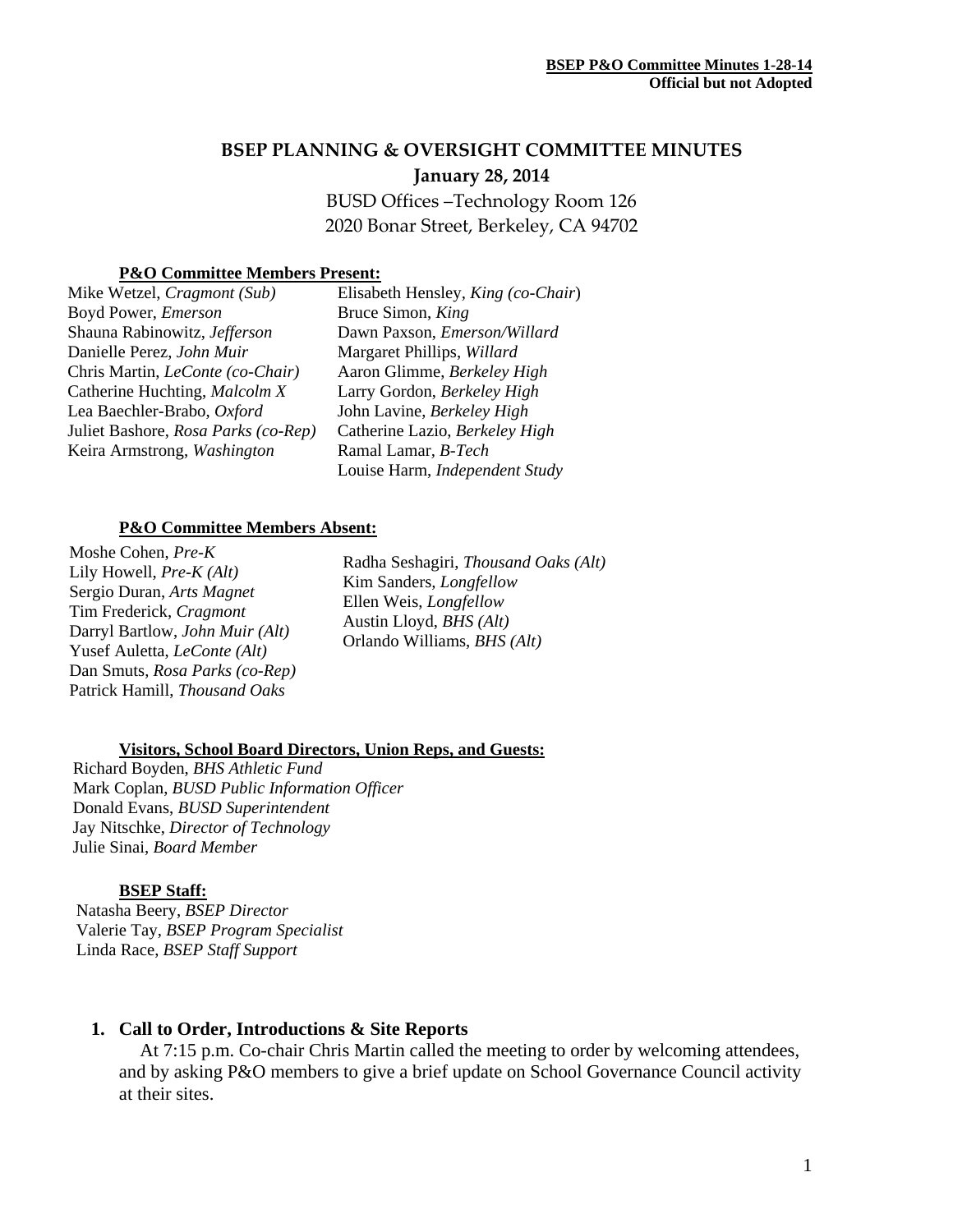## **2. Establish the Quorum**

The quorum was approved with 16 voting members initially present. 13 voting members are required for a quorum.

# **3. Chairperson's Comments**

*Chris Martin and Elisabeth Hensley* No comments were given at this meeting.

# **4. BSEP Director's Comments**

### *Natasha Beery, BSEP Director*

 Beery provided the following handout: *BSEP Measure Planning Draft Timeline, Updated 1.21.14, Donald Evans, Natasha Beery, Josh Daniels, Julie Sinai*

 Beery stated that the Board pulled the BSEP Annual Report for 2012-13 and First Interim for 2013-14 for discussion from the January 15, 2014 Board meeting and rescheduled it for discussion on February 12, 2013. Beery believes that there were some concerns, especially for the sustainability of the VAPA budget, which the P&O Committee has discussed. The Music/VAPA Director, Suzanne McCulloch will be away the week of February 12, but the Board will be hearing a presentation focused on VAPA funding for March 26. Beery noted that pulling the Report for discussion is a good thing; it means the Board is interested in discussing the trajectory of the BSEP funds.

 Beery shared with the committee that she and Charity DaMarto, Director OFEE, attended an event called *Budget Games: Innovations for Civic Engagement,* hosted at Adobe in San Jose, January 17, 2013. While she did not feel the online format would work for district use, there were some aspects of the event she thought would be useful: getting people to see things from the perspective of different stakeholders, and weighing the trade-offs between budget priorities. Beery discussed with Neil Smith, Superintendent for Educational Services, the possibility of using the technique for the first meeting of the Parent Advisory Council on LCAP.

 Beery has been working with Debbie D'Angelo, Director of Evaluation and Assessment, to create a district-wide survey that sites can use or customize. According to Beery, gathering information to feed into site plans will be challenging given the uncertainties around budgeting due to the LCAP this year. Beery and D'Angelo will attend the Principal's meeting 1-29-14 and share with them a core survey that contains seven questions that the Board directed sites to ask in order to assess school climate and student and parent engagement district-wide. These questions will be used to assess the Parent Outreach/Liaison pilot. The assessment will compare before and after information between sites, some of which have parent engagement/liaison programs and some that do not. Last year, the questions were included in the SGC surveys but were adapted, moved and in some cases, duplicated.

This year, some of the schools would like to provide alternatives to surveys, such as community forums and focus groups. A basic survey will be offered to sites that want to use it, or they can carefully incorporate the core questions into their own survey. There needs to be a balance between getting district-wide information while providing autonomy to the sites, gathering data that is useful while not overwhelming parents with something that is too long to complete. Next year the plan is to have an SGC training workshop on surveys creating a good survey and how to look at data. Schools have used their surveys to ask specific questions about programs they are contemplating funding through discretionary funds, PTA funds or BSEP funds, and it's important to have well-constructed questions.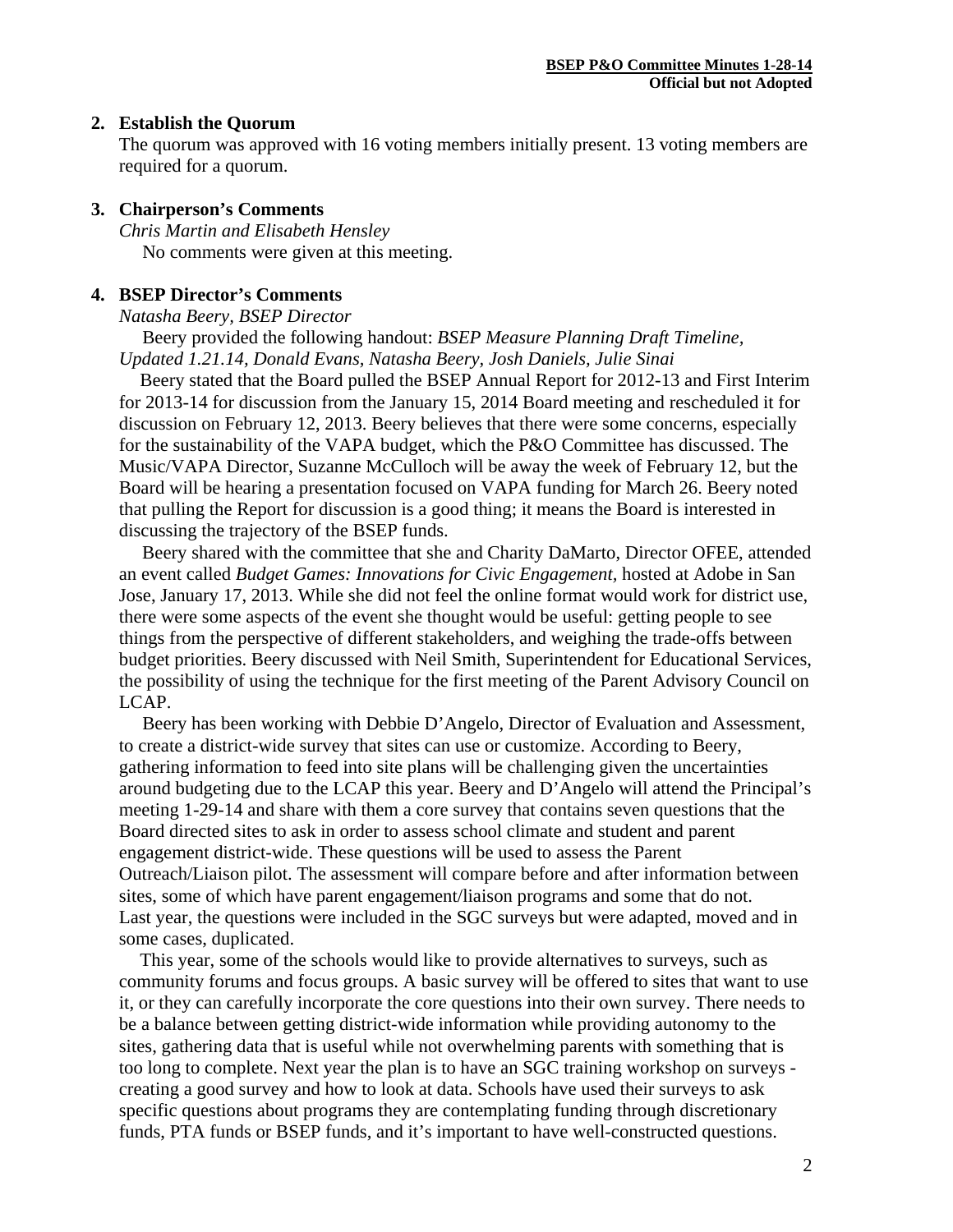Beery noted that we will probably not know soon enough what the district will fund or what BSEP will fund in order to tailor surveys in that direction. Beery stated that this will be an evolving process and a complex year as the district interprets the new state funding regulations, looks at the district-wide budget, and works with the sites and all of the committees that are a part of the LCAP process, so that sites can finally make their decisions. All of those decisions will be made over the next few months.

 Beery presented the *BSEP Measure Planning Draft Timeline, Updated 1.21.1.4*. The Superintendent called a preliminary planning meeting with Beery, Josh Daniels, Julie Sinai, and they made a few changes to the calendar. P&O Co-chairs Chris Martin and Elisabeth Hensley will be included in a follow-up meeting in February to begin putting together a P&O subcommittee or a steering group that will help shepherd this process forward. Sooner or later, there will be discussions as to whether and when to engage a consultant and survey community and stakeholders. In the past, there was a city-wide survey done before the measure launched, and there is some interest in doing an internal district-wide survey as an earlier step.

 Beery thanked Follansbee and Cleveland for coming to the P&O Meeting. Pauline Follansbee, Director of Fiscal Services, has come in past years to present the "Teacher Template" in relation to the planning the budget. In conjunction with Director Follansbee's presentation, Deputy Superintendent Javetta Cleveland was attending to provide a brief overview of Class Size Reduction in conjunction with LCAP. On February 11, 2014, Cleveland will return to do a more complete overview of all of the elements of LCAP. The point of tonight's presentations is to provide the P&O Committee with an understanding of the CSR budget, which is 2/3 of the BSEP monies, from the perspectives of the "Teacher Template" for planning and what that represents in the context of BSEP and LCAP.

 Co-chair Martin requested that the original agenda items 5, 6, and 7 be moved to the end of the meeting, so that Follansbee and Cleveland could make their presentations (agenda items 8, and 9) earlier in the meeting.

#### **5. BSEP Class Size Funds and "Teacher Template" Presentation**

*Pauline Follansbee, Director of Fiscal Services* 

 Follansbee provided the following handout: *BSEP Teacher Template "Cheat Sheet" v.2014-01-28.*

 Follansbee stated that the Teacher Template is a tool that is used to determine teacher staffing in the classrooms. The first page, "Part 1 of the Teacher Template," presented the background for the Teacher Template. The Teacher Template is a budgeting tool which uses grade level and school enrollment to calculate teacher staffing levels. The matrix shown on the first page shows the formulas used to determine Class Size by the General Fund share, the Measure A (BSEP) share and Teacher Release Time as needed. Once the BSEP contribution to FTE is determined, it is multiplied by the average teacher compensation to come up with the amount transferred from BSEP to the General Fund every year. Follansbee stated that it is actually more complicated when putting into practice.

 Next, Follansbee walked the committee through how classroom staffing works: "Example and Walk Through of Part 1." The first of three pages presents "Staffing Enrollment by Grade." For Kindergarten, the General Fund provides for Teacher FTE at a ratio of 34:1, which equals 22.76 FTE. In order to bring class sizes down to 20:1, BSEP Measure A provides for 15.94 FTE, and to that is added "Necessary FTE" (a rounding mechanism that is an additional amount to insure a round number) of 0.30 FTE. The same thing is done for Grade 1, and the only difference is that is where Release Time comes into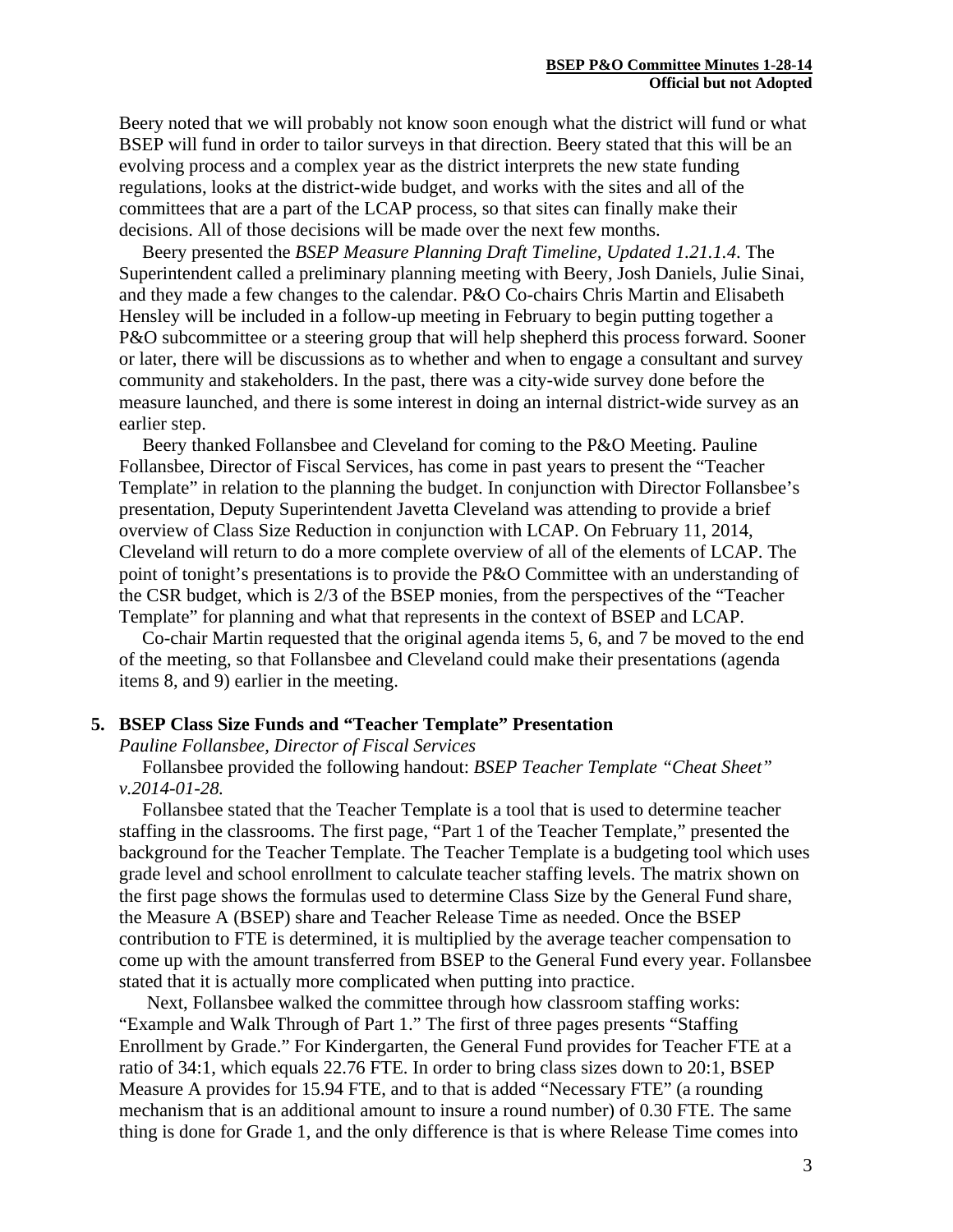play. So for the Grade 1 FTE, the General Fund picks up 21.47 FTE, and Measure A picks up 15.03 FTE. For the Release Time FTE for Grade 1, the General Fund picks up 0.86 FTE and Measure A picks up 0.60 FTE. In addition, there is an adjustment for Grades 1-3 for Necessary FTE of 2.60. For the K-5 Totals, the General Fund picks up 132.86 FTE and Measure A picks up a total of  $77.92$  FTE  $(74.17 + 3.75$  Necessary FTE). This exercise is continued for the Special Day Class as well. Their ratios are different but tied to the original ratio.

 Middle school FTE numbers start at the bottom of the first page and continues on to the second page. For Grades 6-8, the General Fund picks up 62.47 FTE in the first column and Measure A picks up the next two columns for a total of 18.35 FTE.

 The total for Grades 9-12 are shown as well. District-wide, based on projected enrollment of 9,070 for 2013-14, the General Fund Picks up 296.50 FTE and Measure A picks up a total of 131.53 FTE. These numbers do not include Pre-school. The FTE does include Transitional Kindergarten. Independent Study is included as part of the High School numbers.

 Follansbee presented the third and last page of this section, "BSEP/Measure A Projected Expense for CSR." For the FTE Average Compensation, the FTE from the previous page is multiplied by the average compensation. BSEP also contributes to some of the Average Substitute Costs and Direct Support. The total BSEP transfer is \$11,925,900. **The summary is shown below with the total FTE of 131.53 and 2012-14 Budget of \$11,925,900.** 

 Follansbee presented "Part 2 Discretionary Staffing" for 2013-14. Discretionary Staffing includes staffing for Expanded Course Offerings at BHS and the Middle Schools, Middle School Counseling Services and Program Support (shown on the first and second pages). **The Total Discretionary staffing is 34.3 FTE and a total cost of \$3,063,560. The total projected BSEP/Measure A expense for 2013-14 for 165.83 FTE is \$14,989,460.** Because calculations of FTE are made for the following year, these estimates are revised at First Interim when there are actuals.

In response to a question about the General Fund picking up a portion of the ULSS/ $RtI<sup>2</sup>$ , Follansbee stated that will be an ongoing discussion every year. Beery reminded the committee that the Measure says that the funds go to Class Size Reduction first; after that, the funds will go to Expanded Course Offerings, Middle School Counselors and Program Support. These additional expenses are not done by a formula in the same way as CSR FTE. Last year, retroactively, the General Fund picked up a portion of the RtI<sup>2</sup>. It is not anticipated that the General Fund will pick that up this year. Cleveland clarified that last year, when the books were closed, the district had to meet a Maintenance of Effort (MOE) requirement for Special Education to show that the same amount was expended in the current year as in the previous year. The district made the decision to move some costs that would qualify as Special Education costs back into the budget as a one-time transfer. Cleveland is not sure there would be the same level of savings this year, depending on a number of factors. Baechler-Brabo added that the 5.5 FTE for both the K-5 and 6-8 was added during budgetary crunch times and at that time, there was some discussion as to whether it was one-time or ongoing aid. Cleveland recalled that it was also a programmatic issue around BSEP providing more support for students of need. Martin asked for a further explanation of the funding. Cleveland stated that at one time,  $RTI<sup>2</sup>$  was not a part of BSEP, so it was not an issue. Cleveland said that when she arrived in the district, Special Ed costs were going up \$800,000/year. The district brought in someone who was very instrumental in balancing the budget. Last year was the first year that the Special Ed budget came in under budget. Many factors are involved in the costs for Special Education.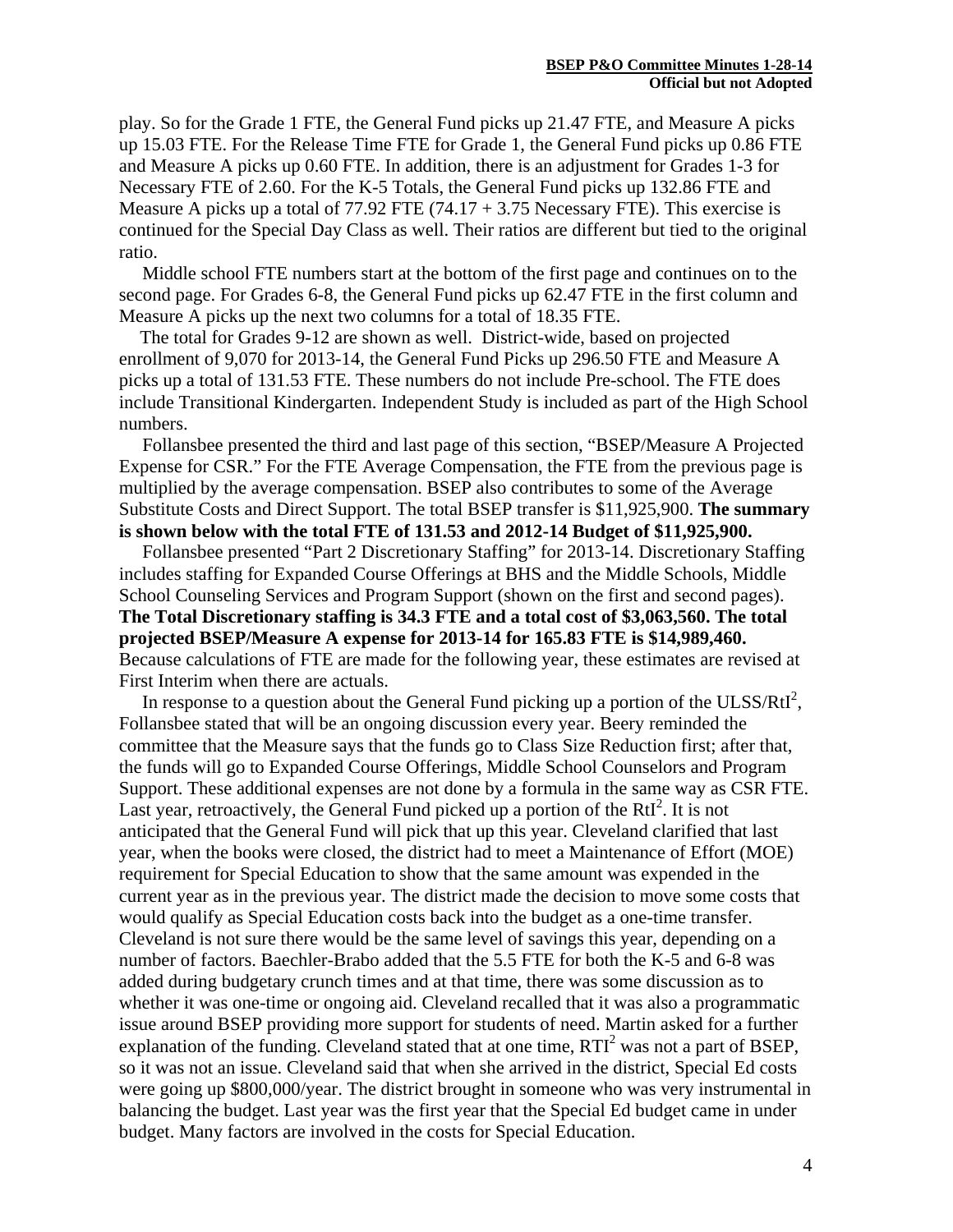When asked, Cleveland confirmed that B-Tech funds are calculated separately in the teacher transfer and that B-Tech does receive its share of Class Size monies. Follansbee confirmed that the General Fund pays for teachers under "Page 1" and then BSEP transfers monies into the GF and "Page 2" is paid directly from BSEP. Beery confirmed that BSEP also allows for B-Tech and Independent Study to receive allocations for 150 students even though they may not have that number of students, based on the understanding they have different needs. Glimme stated that while the high school receives funding for 28:1, B-Tech receives funding for 18:1 staffing ratio. Follansbee and Cleveland added that Special Ed at B-Tech is staffed through Special Ed as needed, and staffed at a higher level than enrollment. Cleveland stated that if there were no State CSR funding or BSEP support, the class size ratio would be 50:1 with the current level of district funding. Beery said that BSEP funding has qualified BUSD for state CSR funding that the district may not receive at previous levels because of the LCFF changes which will now reward 24:1 rather than 20:1 for K-3. Paxson asked if TWI funding follows the kids, but Martin clarified that the other schools might need the support for more years, at least 3-5 years. Nitschke mentioned that the state budget rolls class size reduction into the base grant. Beery brought up that the calculation of release time for K-6 is in the teacher contract and that may be discussed as the VAPA issues move forward. Beery also clarified that each of the BSEP budgets includes indirect costs (overhead costs) that gets paid directly to the district.

### **6. BSEP and State Funds Class Sized Reduction Issues Presentation**

*Javetta Cleveland, Deputy Superintendent* 

 Cleveland provided the following handouts: *Local Control Funding Formula and the Local Accountability Plan LCAP–2012-13* (PowerPoint Presentation Slide hardcopy) and *LCFF Funding Increase Over 8 Years Bar Graph*

 Cleveland repeated that she wanted to focus on the funding side of the LCAP, and she would return on February 11, 2013 to discuss more of the academic side of the formula, how the district is approaching LCAP and to get more input from the P&O Committee on LCAP. Cleveland presented a 12-slide PowerPoint on LCAP and provided a 7-page hard copy. The new funding formula increases transparency as to how school districts spend their money and provides a mechanism for engagement with stakeholders. It places less restrictions on the funding and holds districts locally accountable for how the funding is expended towards supporting targeted student groups: Low Income Students (Free & Reduced Lunch), English Learners, Foster Youth as well as Students with Disabilities and certain Racial and Ethnic Groups. The State money will be funded in base and supplemental funding. This does not impact any Federal funding. The additional funding will be provided to the District over an 8-year period to get the district back to 2007-08 levels by year 2020-21, with a Cost of Living Adjustment. Cleveland elaborated on slide 4 "LCFF – Increase of \$15.9M by 2020- 21 to get us back to 2007-2008 funding" that showed the entire gap at \$15.9 M. It will not be known how much will be given each year; it will depend on the passage of the state budget each year. The new formula, "LCFF Target," shows the district will continue to get \$5.2M for home to school transportation. It also shows that CSR will be sharing \$2.6M with CTE (Career Technical Education funding that did not exist in the old model) and will be rolled into the base grant. (Cleveland showed it on the graph separated out for clarification.) The supplemental grant funding will be \$5.9M for the targeted populations in BUSD. Cleveland noted that the new formula requires an LCAP, which she will talk about at the next P&O meeting.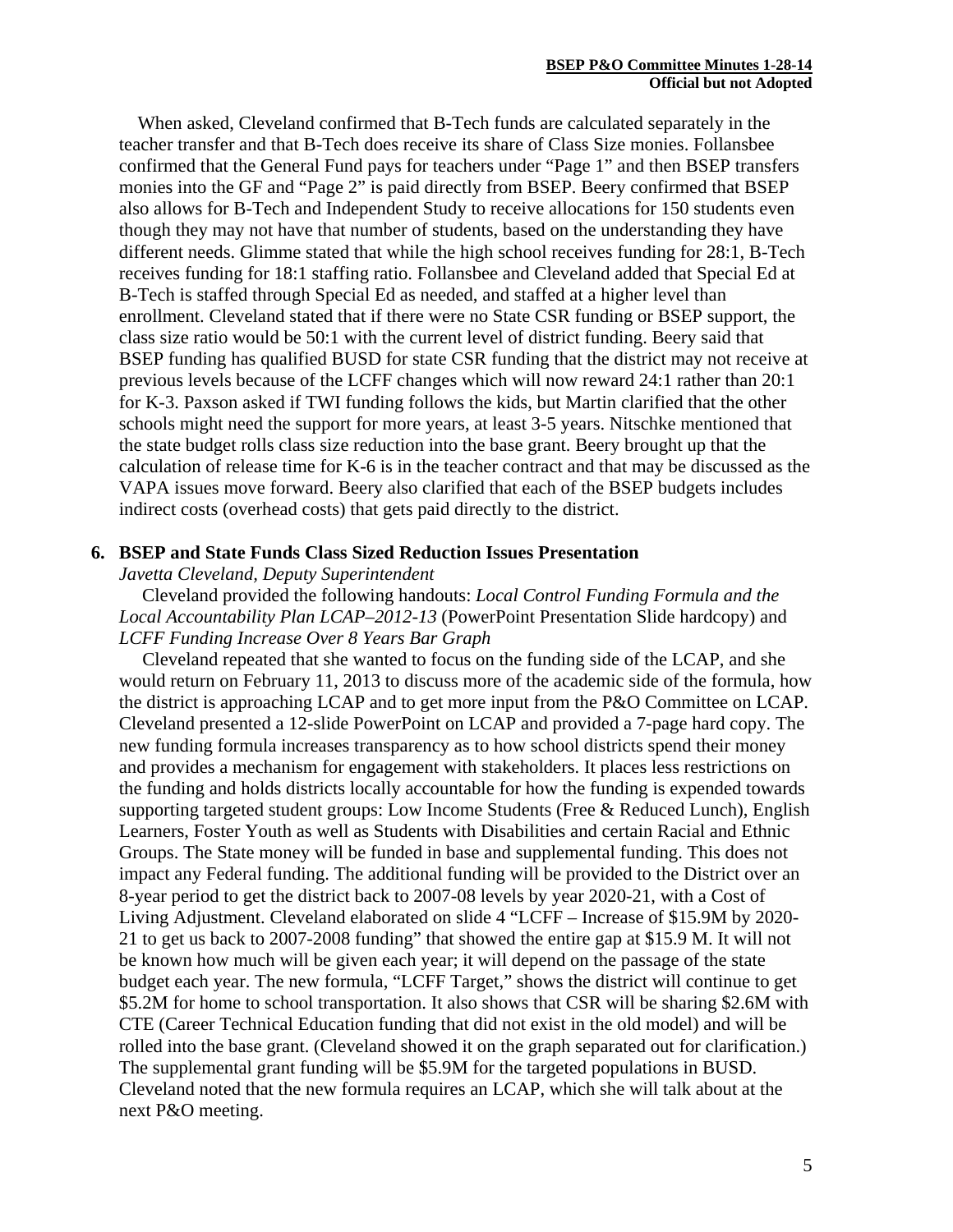Slide 5–"LCAP" outlined what must be included in the LCAP. The budget will be tied to the annual goals and indicators through a district-wide plan.

 Slide 8–"LCFF 2020-21 Entitlement Calculation" shows how much the district will receive based on target populations per student. The 42% Supplemental (of the 20%) shows the amount of funding per student.

 The state is requiring a ratio of 24:1 for class size ratios for funding at each school site, not a district-wide average. Berkeley's funding will be reduced to \$1.9M. The Class Size Average is required but is not a concern for BUSD because the district is currently maintaining 20:1. The difference of \$700,000 for the current school year was funded through base grant funding. In the future, there will be a discussion of what the district will support in class size.

 Beery clarified that there are multiple intersecting issues: logistical issues, interpretation of the Measure issues, trade-off issues, and decisions around base and supplemental funding. Beery quoted from the Measure: (Section 3.A.ii) "Average class sizes in the K-3 grades shall be reduced to 20:1 as long as state class size reduction funds are provided for that purpose at a level not less than currently funded by the State." This group may have a debate about whether or not BSEP could step into provide additional funding due to the state providing \$2.6M rather than \$1.9M in CSR funds. If the BSEP fund does so, this would take away funding that would otherwise be available for discretionary funds such as Expanded Course Offerings and Program Support, also called "CSR Page 2." Meanwhile, there are decisions being made at the district level about BSEP "Page 2" funding, as to whether some might be funded by the district as base and supplemental. There are issues around "supplemental" and "supplanting." In addition, there are the logistics around 20:1 and 24:1 and Beery mentioned the impacts this might have on the numbers of teachers and use of facilities. Beery turned to Jay Nitschke to address the logistics around class size numbers, and he responded that hypothetically, if the district went to 24:1 next fall (which is not being planned), it would only be in K that that would happen. If you assume the same (enrollment) numbers as this year, you would only save \$.5M and open up 6 classrooms. You would only be doing it for one grade level one year and then two grade levels the next year and so forth. And while you save \$.5M a year the first 4 years, years 5 and 6, you will be buying down those classes.

 Superintendent Evans added that these complicated issues are being reviewed at the district level, hopefully it will come together and there will be suggestions for the Board. The thought is to look at how these things will impact not only BSEP, but also LCAP, and how they will intersect.

 Paxson brought up that past parents' concerns were around the 20:1 ratio for K-3. That was one of the many pieces of why it came to the voters, and she felt that it was interesting and fortunate that as the Measure "sunsets", the district will be looking at the class size ratio. Beery added that the demographic study would be shared at the next Board meeting with a forecast of continued growth in the district at a similar rate. For the next few years, the district may grow at a rate of 150-200 students per year.

 Lazio asked about supplemental funding for targeted students: was there an opportunity for sites that may be paying for programs that support the targeted students to have those costs picked up by the district? Cleveland stated that the district is supposed to increase or improve those services and demonstrate that in the LCAP, and that is an issue for some parents who think that things will not change. Martin stated that the same group (of parents) would feel very strongly that BSEP has picked up funding for things that the General Fund should be funding going forward.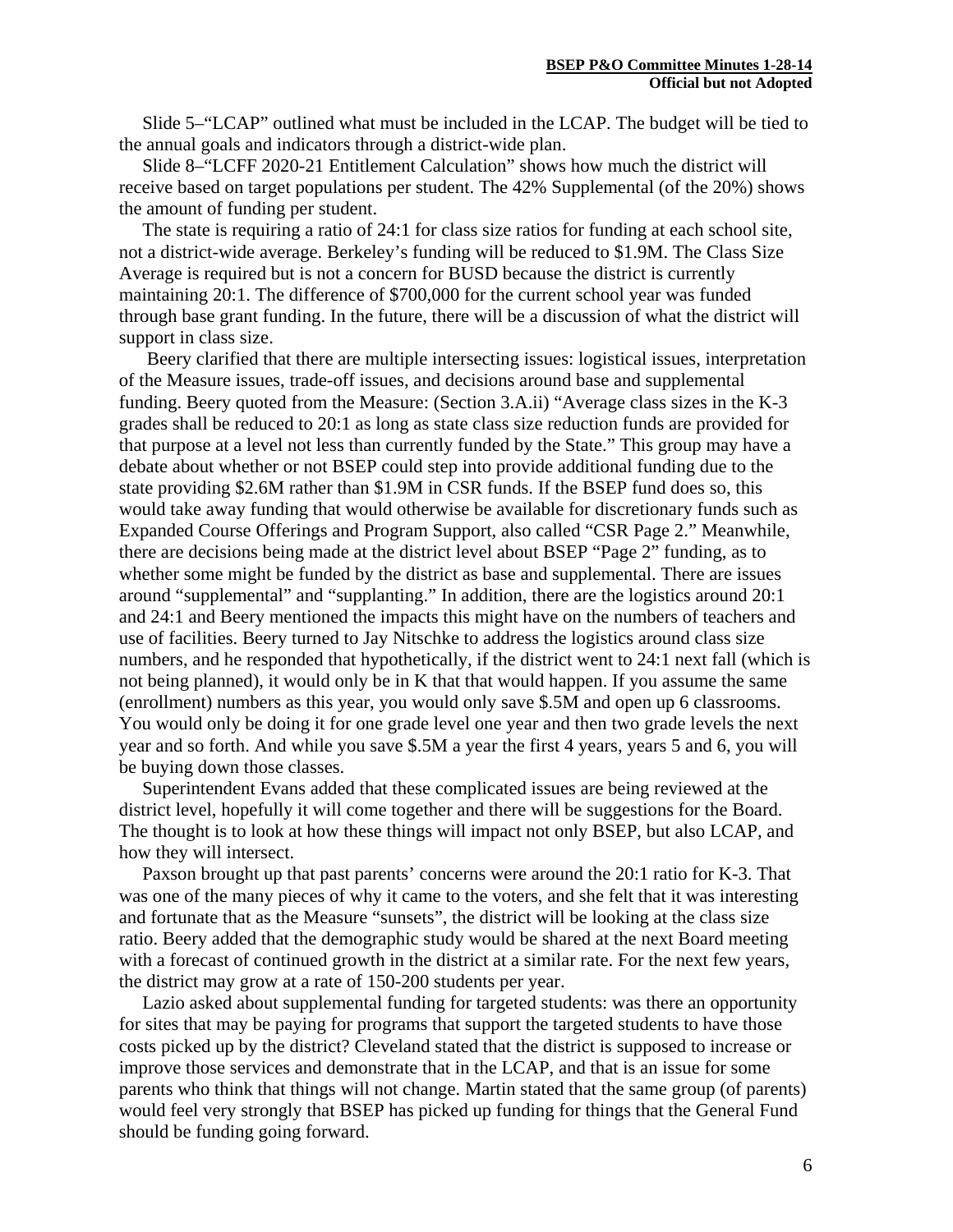The template for how to use the funds focuses more on student outcomes. Sites often dedicate site funds to targeted students, but funds also come from PTA. Lamar stated that the parents and students at B-Tech want to know how the district determine the allocation of LCFF funds and how much will B-Tech get? Cleveland stated that the LCAP is not necessarily structured for allocating money to specific schools and referred to slide 10 which shows how stakeholders will be engaged in expressing their interest in how the funds are used. The funds are allocated district-wide, and B-Tech has those targeted students and the LCAP will be supportive of B-Tech. Lamar stated that there was a high concentration of targeted students at B-Tech. Beery stated that LCAP has to have measures and outcomes for the targeted students, so funds allocated to B-Tech would need to demonstrate by the way the funds and services are allocated that there is a focus on improved outcomes for specific target groups.

 The dates for the public LCAP meetings are noted in the master calendar and on the district's website calendar. The LCAP summary timeline is the last slide of the presentation.

## **7. Approval of Minutes: January 14, 2014**

**MOTION CARRIED (Lamar/Glimme):** To approve the meeting minutes of the January 14, 2014 P&O Committee Meeting.

 The motion was approved with a showing of 10 hands, with no objections, and 6 abstentions.

## **8. Public Comment**

 Keira Armstrong noted that the Garden meeting was positive but that it was pulled from the Board meeting agenda.

### **9. Subcommittee Report: Parent Outreach & Public Information**

*Natasha Beery, BSEP Director*

 Beery provided the following handout: *Public Information and Parent Outreach Goals.* Beery announced that this coming Thursday, January 30, 2014, there would be a joint meeting of the Technology and Library Subcommittees in the BSUD District Offices in Room 126.

 Last Thursday, January 23, 2014, there was a joint meeting of the Parent Outreach and Public Information Subcommittees. It was well-attended and included some members of the P&O Committee and the public. Beery referred to her handout, stating that she shared the goals of Public Information and Parent Outreach in relation to BSEP, BUSD, and LCAP on page 1. Parent Engagement is one of the key state priorities in the LCAP and one that the district is already addressing, primarily through BSEP. This is a place where supplemental funding could arrive, because if the supplemental funding is targeted for families that are underserved or less engaged, then there might be a model that we've begun with BSEP that could be expanded through supplemental funding. Beery stated that the group discussed how to provide sites with more supports as listed in "Activities, Programs and Services."

 Communications and Parent Outreach shared a lot of themes as shown in the handout. Beery noted that Charity DaMarto, Supervisor OFEE, will be reporting to the Board on February 12, 2014 on the Family Engagement and Equity pilot program. She will also discuss potential models for Parent Outreach continuation or expansion. Beery will be at the same Board meeting to deliver the BSEP Annual Report and information on BSEP funds in general.